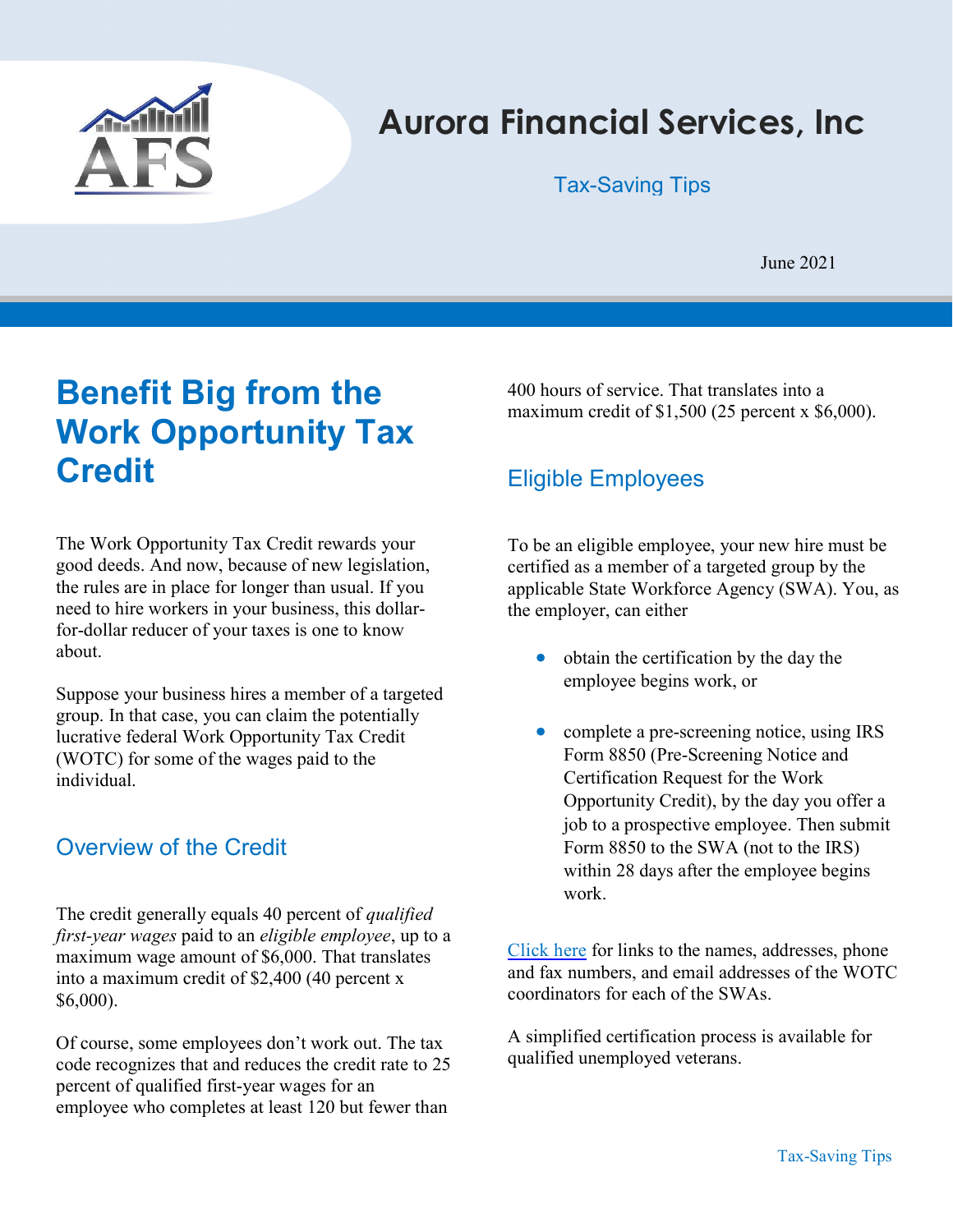You can claim the WOTC only if you hire a member of a targeted group. Targeted groups include the following:

- Qualified IV-A recipients
- Qualified veterans
- Qualified ex-felons
- Designated community residents
- Vocational rehabilitation referrals
- Qualified summer youth employees
- Qualified supplemental nutrition assistance benefits recipients
- Qualified SSI recipients (anyone who is certified by the designated local agency as receiving Supplemental Security Income benefits under Title XVI of the Social Security Act for any month ending within the 60-day period ending on the hiring date)
- Long-term family assistance recipients
- Oualified long-term unemployment recipients

### Exceptions to the General Rule on **Credits**

There's a higher limit of \$12,000 for first-year wages paid to a qualified veteran who is entitled to compensation for a service-connected disability and was discharged or released from the military within

the past year. That translates into a maximum credit of \$4,800 (40 percent x \$12,000).

There's an even higher limit of \$14,000 for firstyear wages paid to a qualified veteran who was unemployed for at least six months in the prior year. That translates into a maximum credit of \$5,600 (40 percent x \$14,000).

If a qualified veteran both has a service-connected disability and was unemployed for at least six months in the prior year, the limit for first-year wages is \$24,000. That translates into a maximum credit of \$9,600 (40 percent x \$24,000). Wow!

The WOTC for a long-term family assistance recipient equals 40 percent of qualified first-year wages, up to a maximum wage amount of \$10,000. That translates into a maximum credit of \$4,000 (40 percent x \$10,000).

In addition, for long-term family assistance recipients, the WOTC can be claimed for 50 percent of qualified second-year wages, up to a maximum wage amount of \$10,000. That translates into a maximum second-year credit of \$5,000 (50 percent x \$10,000) and a maximum combined credit for the two years of  $$9,000 ($4,000 + $5,000)$ . Another wow!

The WOTC for a qualified summer youth employee (a 16-year-old or 17-year-old who lives in an empowerment zone) equals 40 percent of first-year wages paid during any 90-day period between May 1 and September 15, up to a maximum wage amount of \$3,000. That translates into a maximum credit of \$1,200 (40 percent x \$3,000).

# Tax Planning for the New \$142,800 Base for Self-Employment Taxes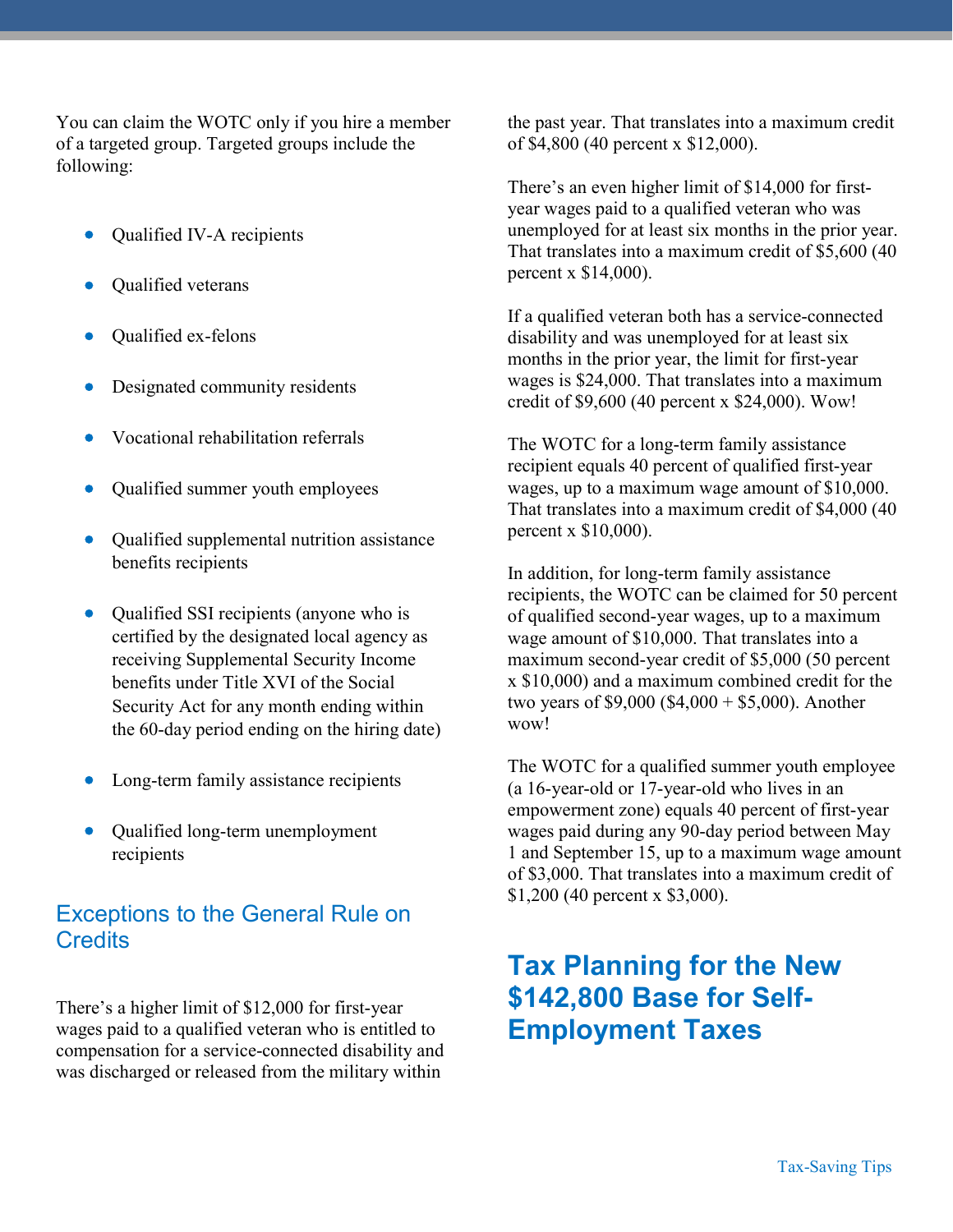What happens when lawmakers enact a new tax? It starts small. It looks easy.

In 1935, the self-employment tax topped out at \$60. Those 1935 lawmakers must be twirling in their graves with the new rules for 2021, which levy the following taxes:

- A self-employment tax of up to \$21,848, which comes from the 15.3 percent rate that applies to self-employment income of up to \$142,800.
- A 2.9 percent tax that applies to all selfemployment income in excess of the base amount.

#### **Beware**

Look at what has happened to self-employment taxes since they first came into being in 1935, assuming you earn at the base amount:

- \$60 in 1935
- \$60 in 1949
- \$3,175 in 1980
- \$7,849 in 1990
- \$14,413 in 2006
- \$21,848 in 2021

To put the rates in perspective, say you are single and earn \$150,000. On the last dollar you earned dollar number 150,000—how much federal tax did you pay? The answer in round numbers—39 cents (14 cents in self-employment and 24 cents in federal income taxes).

Wow! That's a lot. Then, if you live in a state with an income tax, add the state income tax on top of that.

### Tax Planning

Two things to know about tax planning:

- 1. Your new deductions give you benefits starting at your highest tax rates.
- 2. In most cases, the return on your planning is not a one-time event. Once your plan is in place, you reap the benefits year after year. Thus, good tax planning is like an annuity.

## **Checklist**

Here is a short checklist of some tax-planning ideas. Review these ideas so you can identify new business deductions for your tax return. You want business deductions because business deductions reduce both your income and your self-employment taxes.

- Eliminate the word "friend" from your vocabulary. From now on, these people are sources of business, so start talking business and asking for referrals over meals and beverages.
- Hire your children. This creates tax deductions for you, and it creates nontaxable or very low taxed income for the children. Also, wages paid by parents to children are exempt from payroll taxes.
- Learn how to combine business and personal trips so that the personal side of your trip becomes part of your business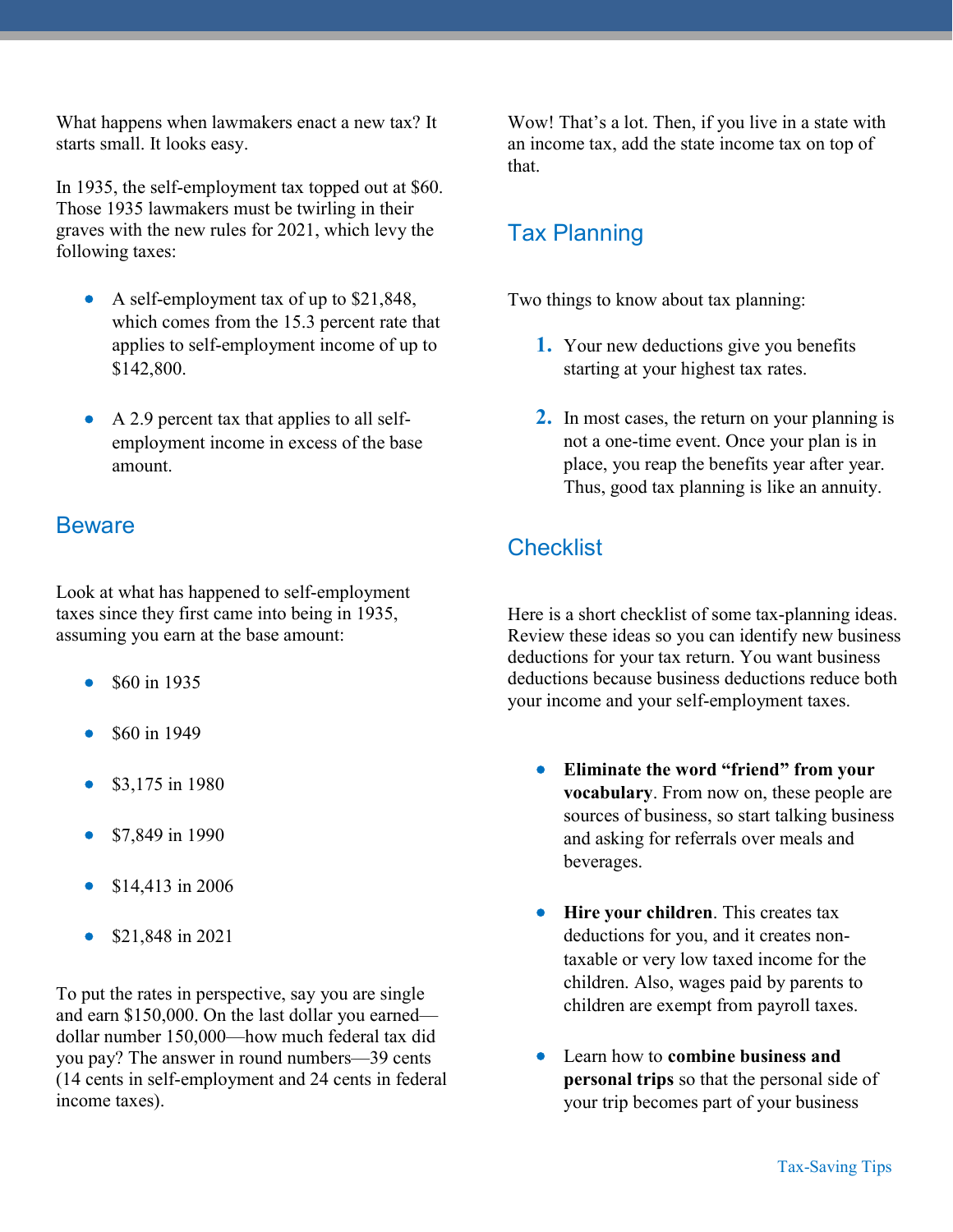deduction under the travel rules (for example, traveling by cruise ship to a convention on St. Thomas).

- Properly classify business expansion expenses as immediate tax deductions rather than depreciable, amortizable, or (ouch!) non-deductible capital costs.
- Properly identify deductible start-up expenses (\$5,000 up front and the balance amortized) rather than letting them fall by the wayside (a common oversight).
- Correctly classify business meals that qualify for the 100 percent deduction rather than the 50 percent deduction.
- Know the entertainment facility rules so your vacation home can become a tax deduction.
- Identify the vehicle deduction method that gives you the best deductions (choosing between the IRS mileage method and the actual expense method).
- Correctly identify your maximum business miles, so you deduct the largest possible percentage of your vehicles.
- Qualify your office in your home as an administrative office.
- Use allocation methods that make your home-office deductions larger.
- If you are married with no employees, hire your spouse and install a Section 105 medical plan to move your medical deductions to Schedule C for maximum benefits.
- Operate as a one-person S corporation to save self-employment taxes.
- **If you are single with no employees, operate** as a C corporation and install a Section 105 medical plan so you can deduct all your medical expenses.

# IRS Focuses on **Cryptocurrency**

Cryptocurrencies have gone mainstream.

For example, you can use bitcoin to buy far more than you would think. To see, try googling "What can I buy with bitcoin?" You will get more than 350,000 hits. But using cryptocurrencies has federal income tax implications that may surprise you.

With the price of bitcoin having gone through the roof (before its recent decline), and with increasing acceptance of bitcoin and other cryptocurrencies as forms of payment, the tax implications of using cryptocurrencies are a hot-button issue for the IRS.

The 2020 version of IRS Form 1040 (the form you recently filed or will file soon) asks whether you received, sold, sent, exchanged, or otherwise acquired—at any time during the year—any financial interest in any virtual currency. If you did, you are supposed to check the "Yes" box.

The fact that this question appears on page 1 of Form 1040, right below the lines for supplying taxpayer information such as your name and address, indicates that the IRS is getting serious about enforcing compliance with the applicable tax rules. Fair warning!

The 2020 Form 1040 instructions clarify that virtual currency transactions for which you should check the "Yes" box include but are not limited to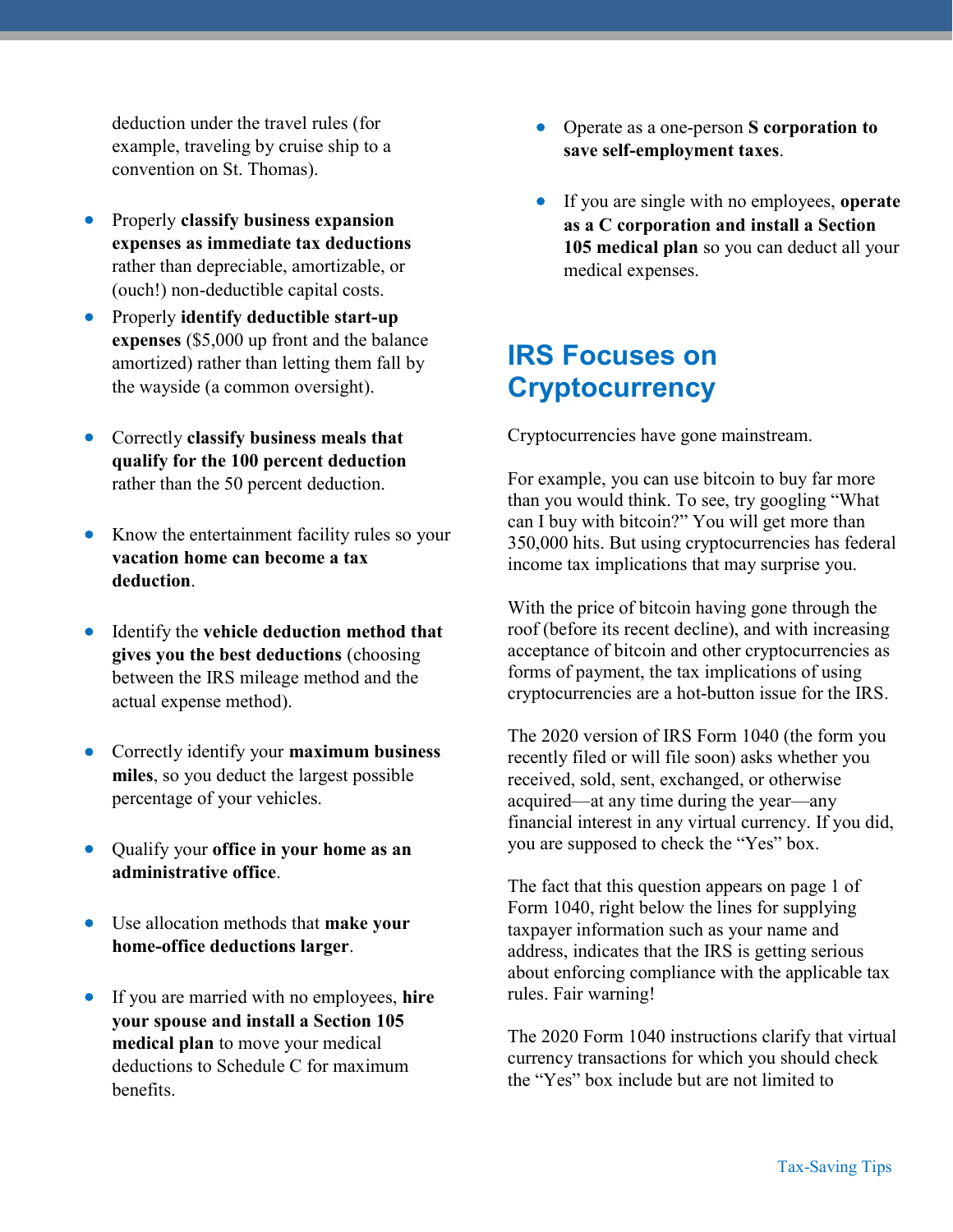- 1. the receipt or transfer of virtual currency for free (i.e., without having to pay),
- 2. the exchange of virtual currency for goods or services,
- 3. the sale of virtual currency,
- 4. the exchange of virtual currency for other property, and
- 5. the disposition of a financial interest in virtual currency.

To arrive at the federal income tax results of a cryptocurrency transaction, the first step is to calculate the fair market value (FMV), measured in U.S. dollars, of the cryptocurrency on the date you receive it and on the date you use it to pay for something.

When you exchange cryptocurrency for other property, including U.S. dollars, a different cryptocurrency, services, or whatever, you must recognize taxable gain or loss just as you do when you make a stock sale in your taxable brokerage account.

- You'll have a taxable gain if the FMV of what you receive exceeds your basis in the cryptocurrency that you exchanged.
- You'll have a taxable loss if the FMV of what you receive is less than your basis in the cryptocurrency.

It is hard to imagine that a cryptocurrency holding will be classified for federal income tax purposes as anything other than a capital asset—even if you use it to conduct business or personal transactions, as opposed to holding it for investment. Therefore, the taxable gain or loss from exchanging a cryptocurrency will be a short-term capital gain or

loss or a long-term capital gain or loss, depending on how long you held the cryptocurrency before using it in a transaction.

Example. You use one bitcoin to buy tax-deductible supplies for your booming sole proprietorship business. On the date of the purchase, bitcoins are worth \$55,000 each. So, you have a business deduction of \$55,000.

But there's another piece to this transaction: the tax gain or loss from holding the bitcoin and then spending it.

Say you bought the bitcoin in January of this year for only \$31,000. You have a \$24,000 taxable gain from appreciation in the value of the bitcoin (\$55,000 - \$31,000). The \$24,000 gain is a shortterm capital gain because you did not hold the bitcoin for more than one year.

Detailed records are essential for compliance. Your records should include

- the date when you received the cryptocurrency,
- its FMV on the date of receipt,
- the FMV on the date you exchanged it (for U.S. dollars or whatever),
- the cryptocurrency trading exchange that you used to determine FMV, and
- your purpose for holding the currency (business, investment, or personal use).